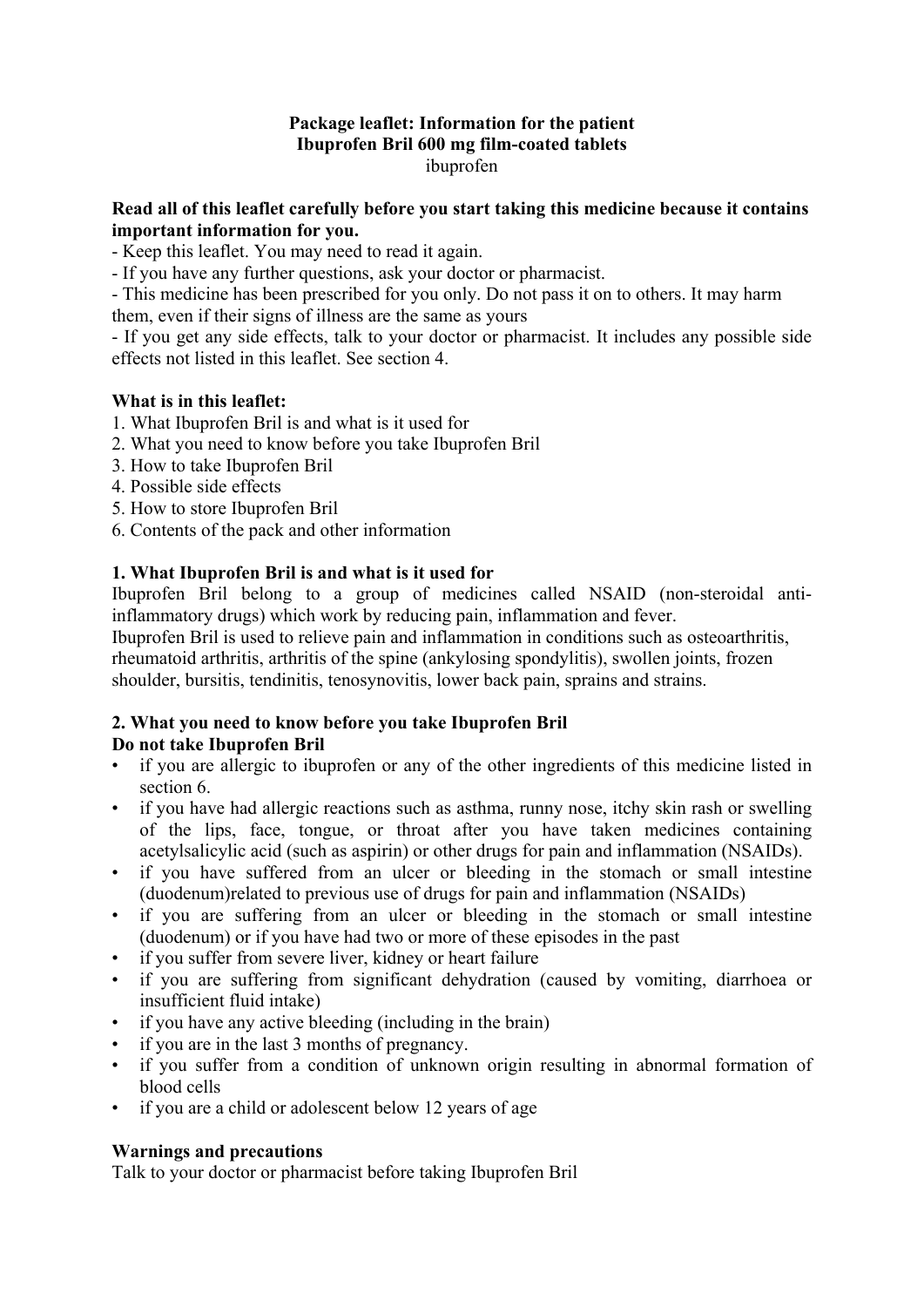- if you have Systemic Lupus erythematosus (SLE) or other autoimmune diseases
- if you have inherited a disorder of the red blood pigment haemoglobin (porphyria)
- if you have chronic inflammatory intestinal diseases such as inflammation of the colon with ulcers (ulcerative colitis), inflammation affecting the digestive tract (Crohn's disease), or other stomach or intestinal diseases
- if you have disturbances in the formation of blood cells
- if you have problems with normal blood clotting mechanism
- if you suffer from allergies, hay fever, asthma, chronic swelling of nasal mucosa, sinuses,
- adenoids, or chronic obstructive affections of the respiratory tract because the risk for developing narrowing of the airways with difficulty in breathing (bronchospasm) is greater
- if you suffer from circulation problems in the arteries of your arms or legs
- if you have liver, kidney, heart problems or high blood pressure
- if you have just had major surgery
- if you are in the first six months of pregnancy
- if you are breast-feeding
- if you are trying to get pregnant
- You have an infection please see heading "Infections" below

**Older people** If you are elderly you will be more prone to side effects, especially bleeding and perforation in the digestive tract, which may be fatal.

### **Ulcers, perforation and bleeding in the stomach or intestines**

If you have earlier had an ulcer in the stomach or intestines, especially if this has been complicated by perforation or accompanied by bleeding, you should look out for any unusual symptoms in the abdomen, and report them at once to your doctor, especially if these symptoms occur at the beginning of treatment. This is because the risk for bleeding or ulceration of the digestive tract is higher in this case, especially in elderly patients. If bleeding or ulceration of the digestive tract occurs, the treatment has to be stopped.

Bleeding, ulceration or perforation in the stomach or intestines may occur without any warning signs even in patients who have never had such problems before. It may also be fatal.

The risk of ulcers, perforation or bleeding in the stomach or intestines generally increases with higher doses of ibuprofen. The risk also increases if certain other medicines are taken at the same time as ibuprofen (see Other medicines and Ibuprofen Bril, below).

### **Skin reactions**

Serious skin reactions have been reported in association with Ibuprofen Bril treatment. You should stop taking Ibuprofen and seek medical attention immediately, if you develop any skin rash, lesions of the mucous membranes, blisters or other signs of allergy since this can be the first signs of a very serious skin reactions (see section 4).

### **Effects on the heart and brain**

Anti-inflammatory/pain-killer medicines like ibuprofen may be associated with a small increased risk of heart attack or stroke, particularly when used at high doses. Do not exceed the recommended dose or duration of treatment.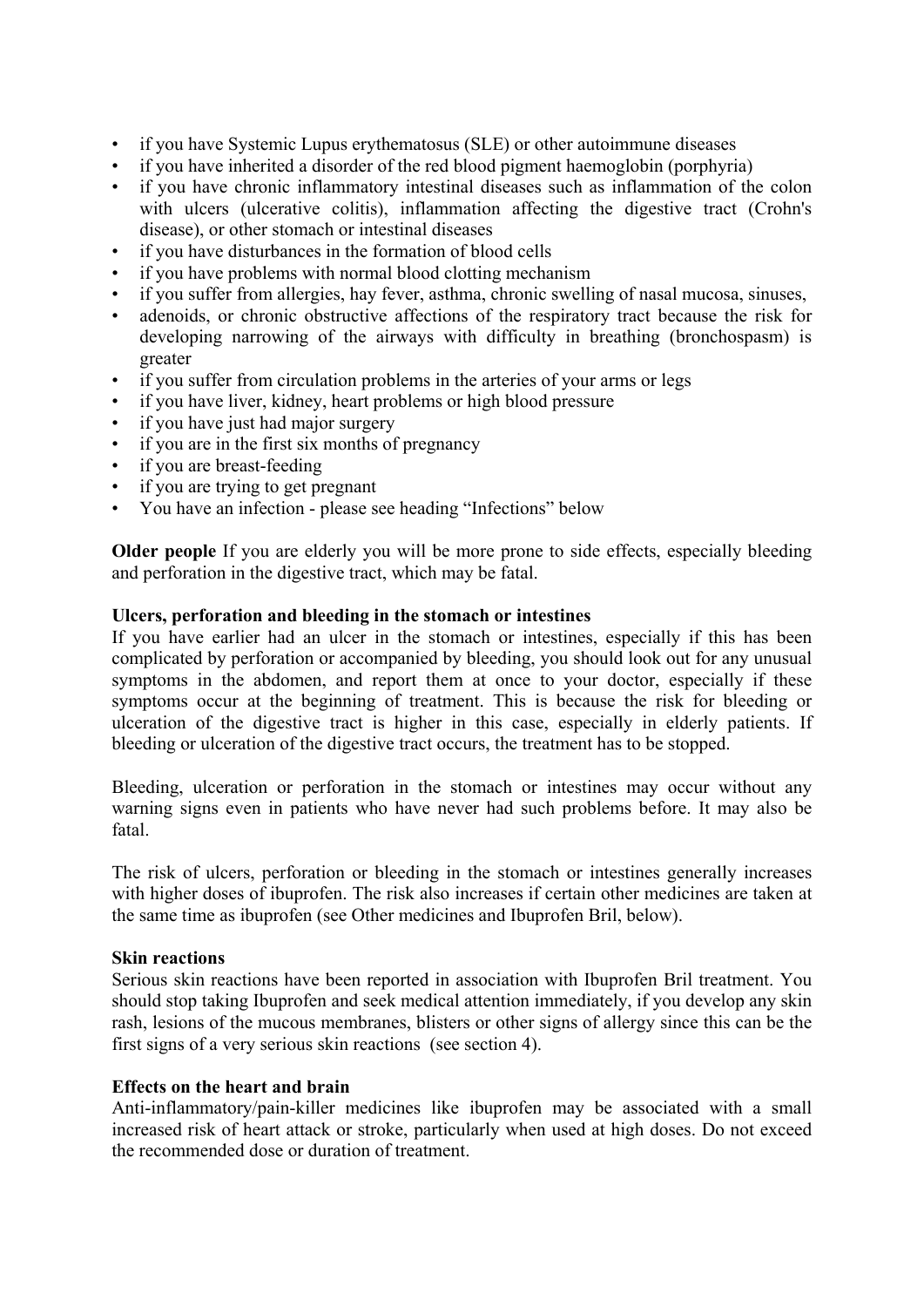You should discuss your treatment with your doctor or pharmacist before taking Ibuprofen if you:

- have heart problems including heart failure, angina (chest pain), or if you have had a heart attack, bypass surgery, peripheral artery disease (poor circulation in the legs of feet due to narrow or blocked arteries), or any kind of stroke (including 'mini-stroke' or transient ischaemic attack "TIA").
- have high blood pressure, diabetes, high cholesterol, have a family history of heart disease or stroke, or if you are a smoker.

## **Effects on the kidneys**

Ibuprofen may cause problems with kidney function even in patients who have not had kidney problems before. This may result in swelling of the legs and may even lead to heart failure or high blood pressure in predisposed individuals.

Ibuprofen may cause kidney damage especially in patients who already have kidney, heart or liver problems, or are taking diuretics or ACE inhibitors, as well as in the elderly. Stopping Ibuprofen however generally leads to recovery.

### **Infections**

Ibuprofen Bril may hide signs of infections such as fever and pain. It is therefore possible that

Ibuprofen Bril may delay appropriate treatment of infection, which may lead to an increased risk of complications. This has been observed in pneumonia caused by bacteria and bacterial skin infections related to chickenpox. If you take this medicine while you have an infection and your symptoms of the infection persist or worsen, consult a doctor without delay.

### **Other precautions**

In general the habitual use of (several sorts of) analgesics can lead to lasting severe kidney problems. This risk may be increased under physical strain associated with loss of salt and dehydration. Therefore it should be avoided.

Prolonged use of any type of painkiller for headaches can make them worse. If this situation is experienced or suspected, medical advice should be obtained and treatment should be discontinued.

Ibuprofen may temporarily prolong bleeding time.

Ibuprofen may decrease your chance of becoming pregnant. You should inform your doctor if you are planning to become pregnant or if you have problems becoming pregnant.

Consult a doctor before using Ibuprofen Bril if any above conditions concerns you.

### **Children and adolescents**

Do not give this medicine to children and adolescents under the age of 12 years. There is a risk of renal impairment in dehydrated adolescents.

### **Other medicines and Ibuprofen Bril**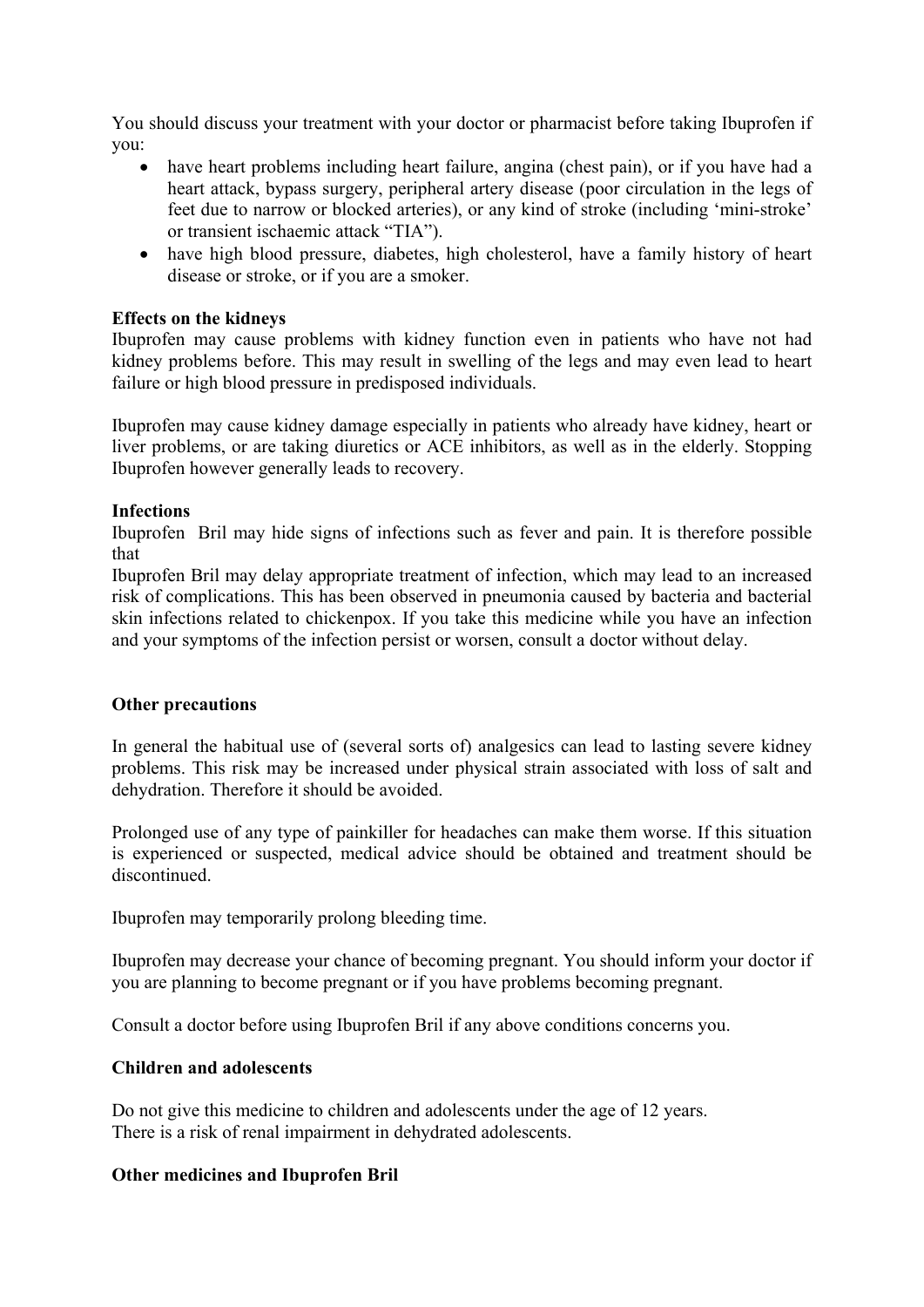Tell your doctor or pharmacist if you are taking, have recently taken or might take any other medicines. Ibuprofen may affect or be affected by some other medicines. For example:

- medicines that are anti-coagulants(i.e. thin blood/prevent clotting e.g. aspirin/acetylsalicylic acid, warfarin, ticlopidine)
- methotrexate used to treat cancer and auto-immune diseases.

The side effects of this medicine may be increased if certain medicines are taken at the same time. On the other hand, may increase or decrease the effect of other medicines or increase their side effects when taken at the same time.

- other NSAIDs
- digoxin (for treatment of various heart conditions)
- phenytoin (used in prevention of the occurrence of epileptic seizures)
- lithium (used to treat depression and mania)
- diuretics (water tablets), including potassium-sparing diuretics
- medicines that reduce high blood pressure such as:
	- ‐ ACE-inhibitors such as . captopril
	- ‐ beta-blockers such as atenolol medicines angiotensin II receptor antagonists such as losartan
- cholestyramine (used in the treatment of high cholesterol)
- aminoglycosides (medicines against certain types of bacteria)
- SSRIs (medicines against depression) such as paroxetin, sertraline, citalopram
- moclobemide (a medicine to treat depressive illness or social phobia)
- ciclosporine, tacrolimus (for immuno-suppression after organ transplant)
- zidovudine or ritanovir (used to treat patients with HIV)
- mifepristone
- probenecid or sulfinpyrazone (for treating gout)
- quinolone antibiotics
- sulphonylureas (to treat type 2 diabetes)
- corticosteroids (used against inflammations)
- bisphosphonates (used in osteoporosis, Paget's disease and to reduce high blood calcium levels)
- oxpentifylline ((pentoxifylline) used in the treatment of circulatory disease of the arteries of the legs or arms)
- baclofen (a muscle relaxant)
- voriconazole and fluconazole- medicines used to treat fungal infections.

Some other medicines may also affect or be affected by the treatment of Ibuprofen. You should therefore always seek the advice of your doctor or pharmacist before you use Ibuprofen with other medicines.

### **Ibuprofen Bril with food, drink and alcohol**

Ibuprofen Bril is recommended to take this medicine with food to avoid gastrointestinal problems.

Avoid alcohol since it may enhance the side effects of Ibuprofen, especially those affecting the stomach, intestines or brain.

# **Pregnancy, breast-feeding and fertility**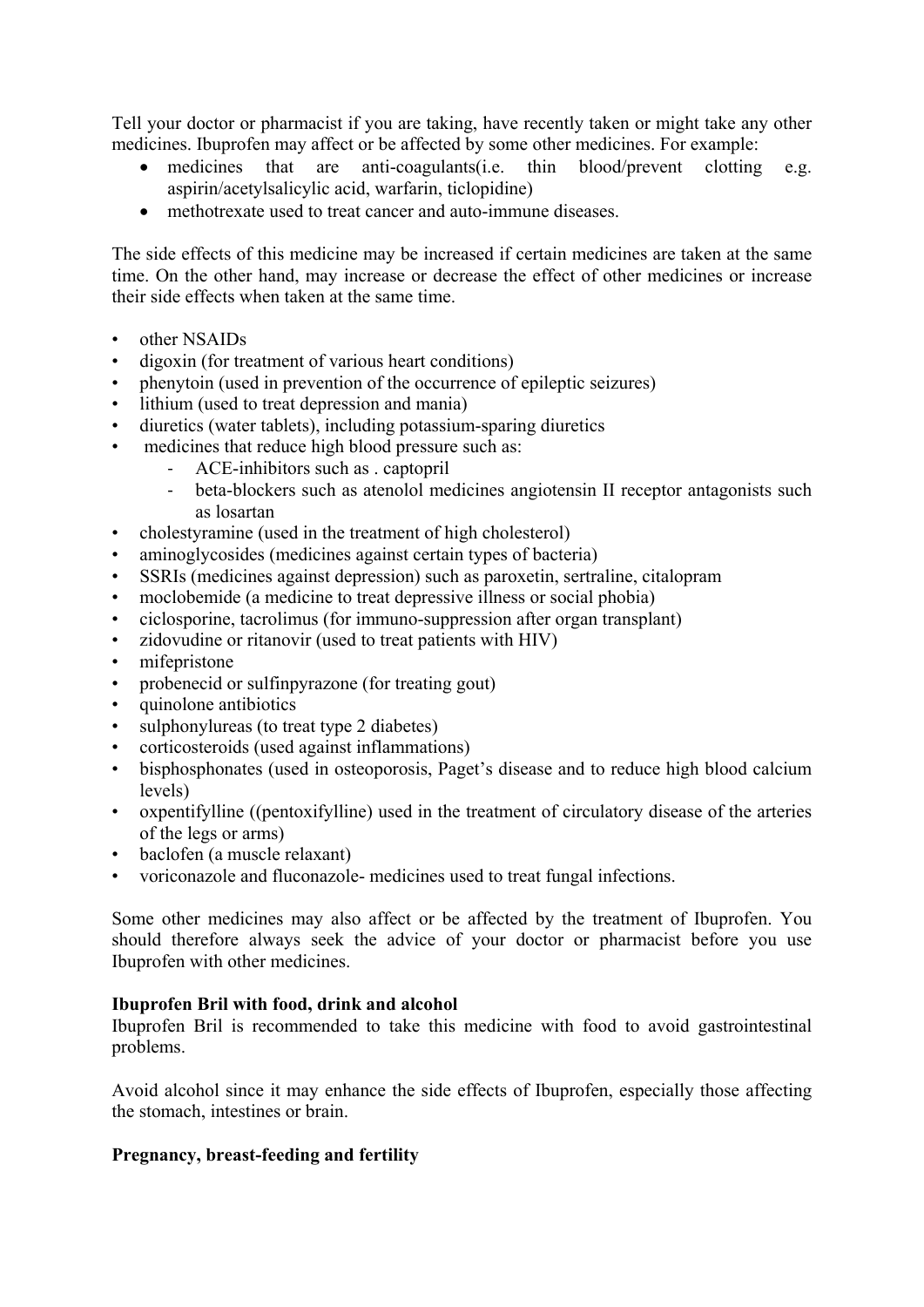If you are pregnancy or breast-feeding, think you may be pregnant or are planning to have a baby, ask your doctor or pharmacist for advice before taking this medicine.

#### **Pregnancy**

Ibuprofen must not be taken in the last 3 months of pregnancy since it may cause major heart, lung and kidney disorders in the unborn child.

If used at the end of pregnancy, it may cause bleeding tendencies in both mother and child and weaken the strength of uterine contractions thus delaying the onset of delivery.

You should only use Ibuprofen in the first 6 months of pregnancy after consulting your doctor and only when clearly necessary.

#### **Breast feeding**

Ibuprofen appears in breast milk in a very small amount and breastfeeding will usually not need to be stopped during short-term treatments. If, however, longer treatment is prescribed, early weaning should be considered.

#### **Fertility**

This medicine belongs to a group of NSAIDs which may impair fertility in women. This effect is reversible on stopping the medicine. It is not recommended to take ibuprofen if you are planning to become pregnant or if you have problem to become pregnant.

#### **Driving and using machines**

Ibuprofen generally has no adverse effects on the ability to drive or operate machinery. However since at high dosage side effects such as fatigue, somnolence, vertigo and visual disturbances may be experienced the ability to drive a car or operate machinery may be impaired in individual cases. This effect is potentiated by simultaneous consumption of alcohol.

#### **Ibuprofen Bril contain lactose**

This medicine contains lactose. If you have been told by your doctor that you have intolerance to some sugars, contact your doctor before taking this medicinal product.

#### **3. How to take Ibuprofen Bril**

Always take this medicine exactly as your doctor or pharmacist has told you. Check with your doctor or pharmacist if you are not sure.

Do not take Ibuprofen Bril without medical advice.

The tablet should be swallowed with a glass of water. It is recommended that patients with sensitive stomach take Ibuprofen Bril with food.

Do not exceed the recommended dose or duration of treatment.

Undesirable effects may be minimised by using the lowest effective dose for the shortest duration necessary to control symptoms.

The lowest effective dose should be used for the shortest duration necessary to relieve symptoms. If you have an infection, consult a doctor without delay if symptoms (such as fever and pain) persist or worsen (see section 2).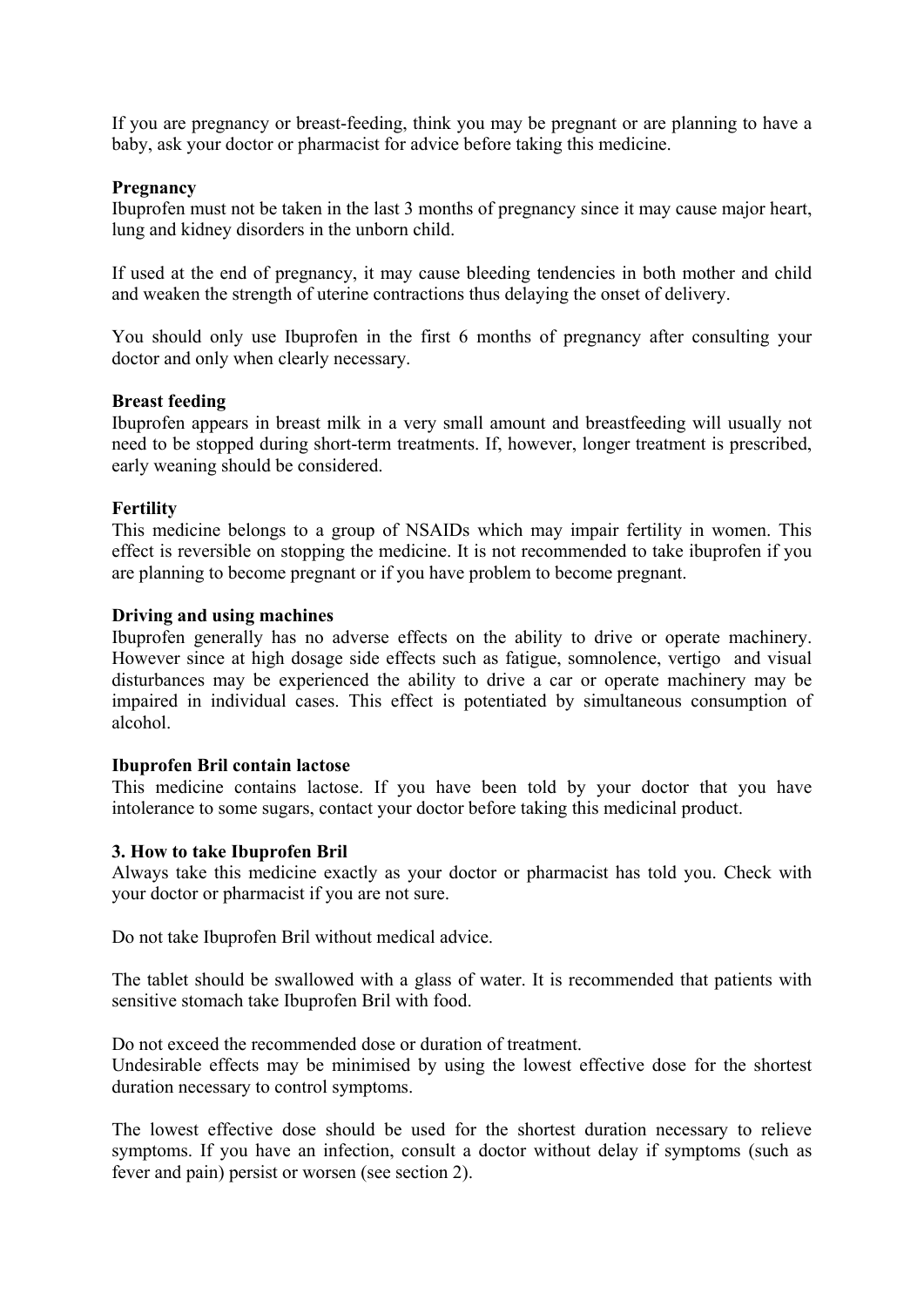The ibuprofen dose depends on the patient's age and body weight.

The recommended dose is:

## *Rheumatic diseases*

### *Adults:*

The usual dose is 400-600 mg three times daily. In some patients, maintenance doses of 600 mg-1200 mg per day are effective. In acute and severe disease may be increased to a maximum of 2400 mg per day in 3 or 4 doses.

### *Adolescents older than 12 years (over 40 kg):*

The recommended dose is 20 mg/kg up to 40 mg/kg body weight per day in 3-4 doses.

# *Older people*

If you are elderly you should always consult your doctor before using Ibuprofen Bril Filmcoated Tablets since you will be more prone to side effects, especially bleeding and perforation in the digestive tract, which may be fatal. Your doctor will advise you accordingly.

## *Reduced kidney or liver function*

If you suffer from reduced kidney or liver function, always consult your doctor before using Ibuprofen Bril. Your doctor will advise you accordingly.

### **If you take more Ibuprofen Bril than you should**

If you have taken more Ibuprofen Bril than you should, or if children have taken this medicine by accident always contact a doctor or nearest hospital to get an opinion of the risk and advice on action to be taken

The symptoms of overdose may be: nausea, vomiting (may be blood streaked) and stomach pain or diarrhoea. A buzzing in the ears, headache, vertigo and bleeding from the stomach or intestines may also occur. In more serious cases of overdose, drowsiness, , chest pain, palpitations, loss of consciousness, excitation, disorientation, coma, convulsions (mainly in children), weakness, dizziness, blood in urine, cold body feeling, cramps (especially in children), blurred vision and eye problems, kidney failure, liver damage, low blood pressure, reduced respiration, bluish discolouration of lips, tongue and fingers, and increased bleeding tendency may all occur. Worsening of asthma in asthmatics can also occur.

# **If you forget to take Ibuprofen Bril**

If you forget to take a dose, take it as soon as you can, except if there is less than four hours remaining until the time for the next dose.

Do not take a double dose to make up for a forgotten dose.

If you have any further questions on the use of this product, ask your doctor or pharmacist.

# **4. POSSIBLE SIDE EFFECTS**

Like all medicines, Ibuprofen Bril can cause side effects, although not everybody gets them.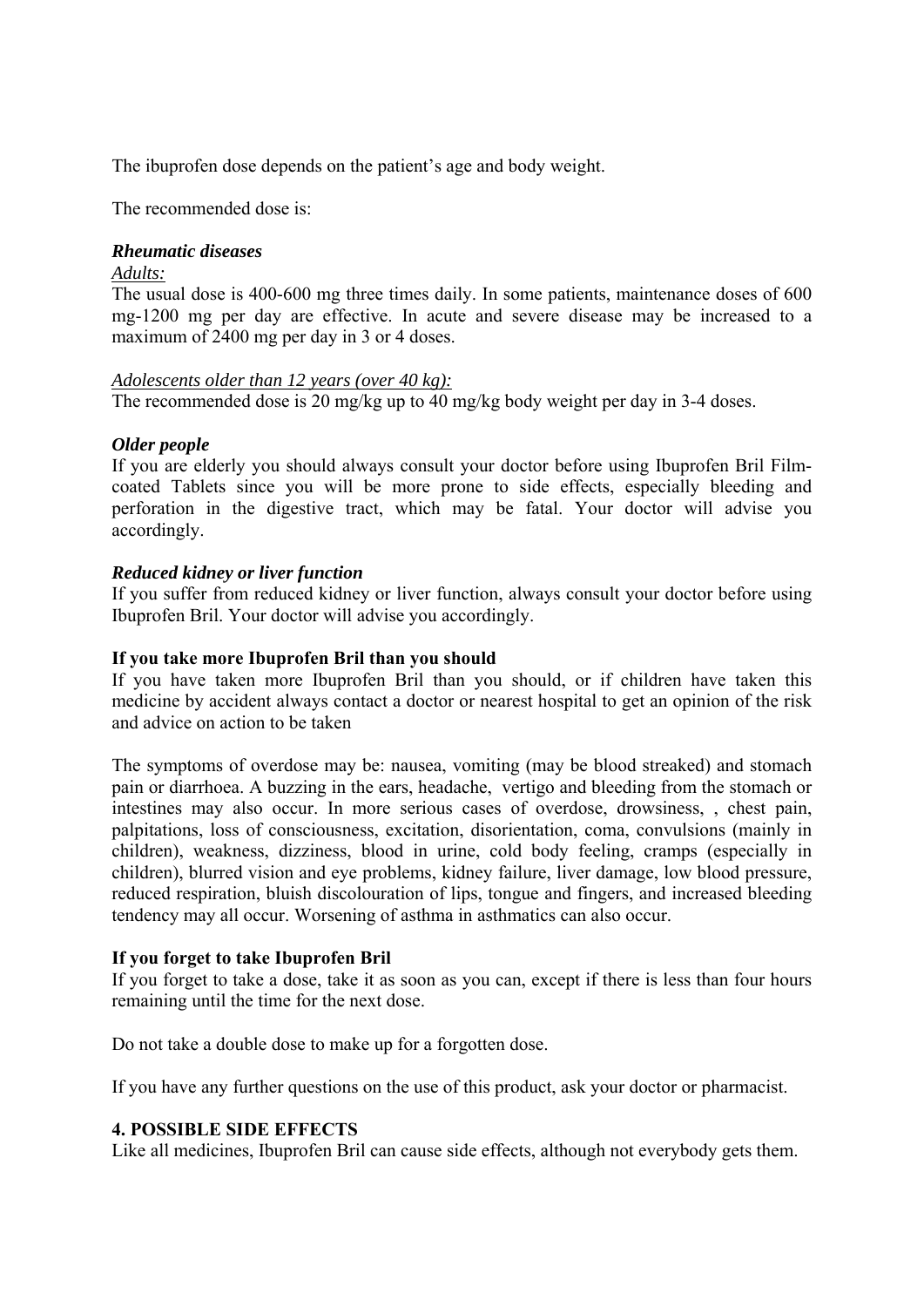Undesirable effects are more likely with higher doses and longer duration of treatment.

Medicines such as Ibuprofen Bril may be associated with a small increased risk of heart attack (myocardial infarction) or stroke. Water retention (oedema), high blood pressure and heart failure have been reported in association with NSAIDs.

*The following side effects are important and will require immediate action if you experience them. You should stop taking Ibuprofen Bril and see your doctor immediately if the following symptoms occur:* 

## *Common: may affect up to 1 in 10 people*

• black tarry stools or blood-stained vomit (digestive tract ulcer with bleeding)

## *Very rare: may affect up to 1 in 10,000 people*

- swelling of the face, tongue or throat (larynx) which can cause great difficulty in breathing (angioedema), rapid heartbeat, severe fall in blood pressure or life threatening shock
- a sudden allergic reaction with shortness of breath, wheezing and drop of blood pressure
- severe rash with blisters on the skin especially on the legs, arms, hands and feet which can also involve the face and lips (erythema multiforme, Stevens-Johnson´s syndrome). This can get even more severe, the blisters get larger and spread out and parts of the skin may slough off (Lyell´s syndrome). There may also be severe infection with destruction (necrosis) of skin, subcutaneous tissue and muscle

### *Not known: frequency cannot be estimated from the available data*

- a severe skin reaction known as DRESS syndrome can occur. Symptoms of DRESS include: skin rash, fever, swelling of lymph nodes and an increase of eosinophils (a type of white blood cells).
- A red, scaly widespread rash with bumps under the skin and blisters mainly localized on the skin folds, trunk, and upper extremities accompanied by fever at the initiation of treatment (acute generalised exanthematous pustulosis). Stop using this medicine if you develop these symptoms and seek medical attention immediately. See also section 2.

*You should stop taking the medicine and contact your doctor as soon as possible if you develop the following side effects:* 

## *Very common: may affect more than 1 in 10 people*

• heartburn, abdominal pain, indigestion

### *Uncommon: may affect up to 1 in 100 people*

- blurred vision or other eye problems such as sensitivity to light
- hypersensitivity reactions such as skin rash, itching, asthma attacks (sometimes with low blood pressure)

### *Rare: may affect up to 1 in 1,000 people*

• vision loss

*Very rare: may affect up to 1 in 10,000 people*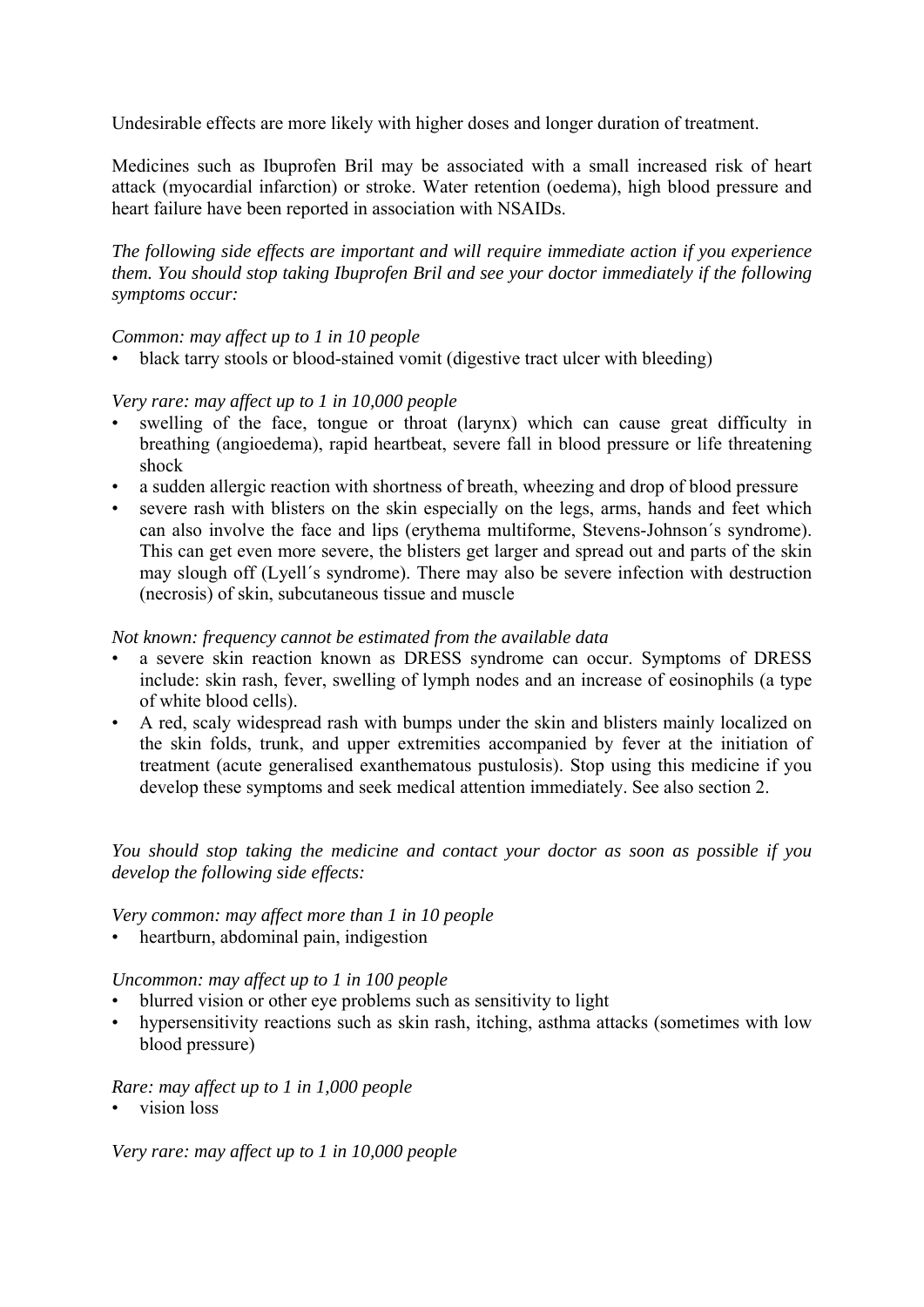• sudden filling of lungs with water resulting in difficulty to breathe, high blood pressure, water retention and weight gain

# Other possible side effects with Ibuprofen Bril are:

*Very common: may affect more than 1 in 10 people* 

• disturbances in the digestive tract, such as diarrhoea, feeling sick, vomiting, wind, constipation

### *Common: may affect up to 1 in 10 people*

- digestive tract ulcer with or without perforation
- bowel inflammation and worsening of inflammation of the colon (colitis) and digestive tract (Crohn's disease) and complications of diverticula of the large bowel (perforation or fistula)
- microscopic bleeding from the intestine which may result in anaemia
- mouth ulcers and inflammation
- headache, sleepiness, vertigo, dizziness, fatigue, agitation, insomnia and irritability

## *Uncommon: may affect up to 1 in 100 people*

- inflammation of the stomach lining
- kidney problems including development of oedema, inflammation of the kidneys and kidney failure
- runny nose
- difficulty breathing (bronchospasm)

## *Rare: may affect up to 1 in 1,000 people*

- depression, confusion, hallucinations
- lupus erythematosus syndrome
- increase of blood urea nitrogen and other liver enzymes, decrease in haemoglobin and haematocrit values, inhibition of platelet aggregation and prolonged bleeding time, decrease of serum calcium and increase in serum uric acid values

### *Very rare: may affect up to 1 in 10,000 people*

- unpleasant awareness of heart beat, heart failure, heart attack or high blood pressure
- disorders of blood cell formation (with symptoms like: fever, sore throat, surface mouth ulcers, flu-like symptoms, severe fatigue, nasal and skin bleeding)
- ringing or buzzing in the ears
- inflammation of the oesophagus or pancreas
- narrowing of the bowel
- acute inflammation of the liver, yellowish discolouration of the skin or whites of the eyes, liver dysfunction, damage or failure
- inflammation of the brain membrane (without bacterial infection)
- damage of the kidney tissue
- hair loss

# *Not known: frequency cannot be estimated from the available data*

drug induced skin eruptions

Ibuprofen Bril may cause a reduction in the number of white blood cells and your resistance to infection may be decreased. If you experience an infection with symptoms such as fever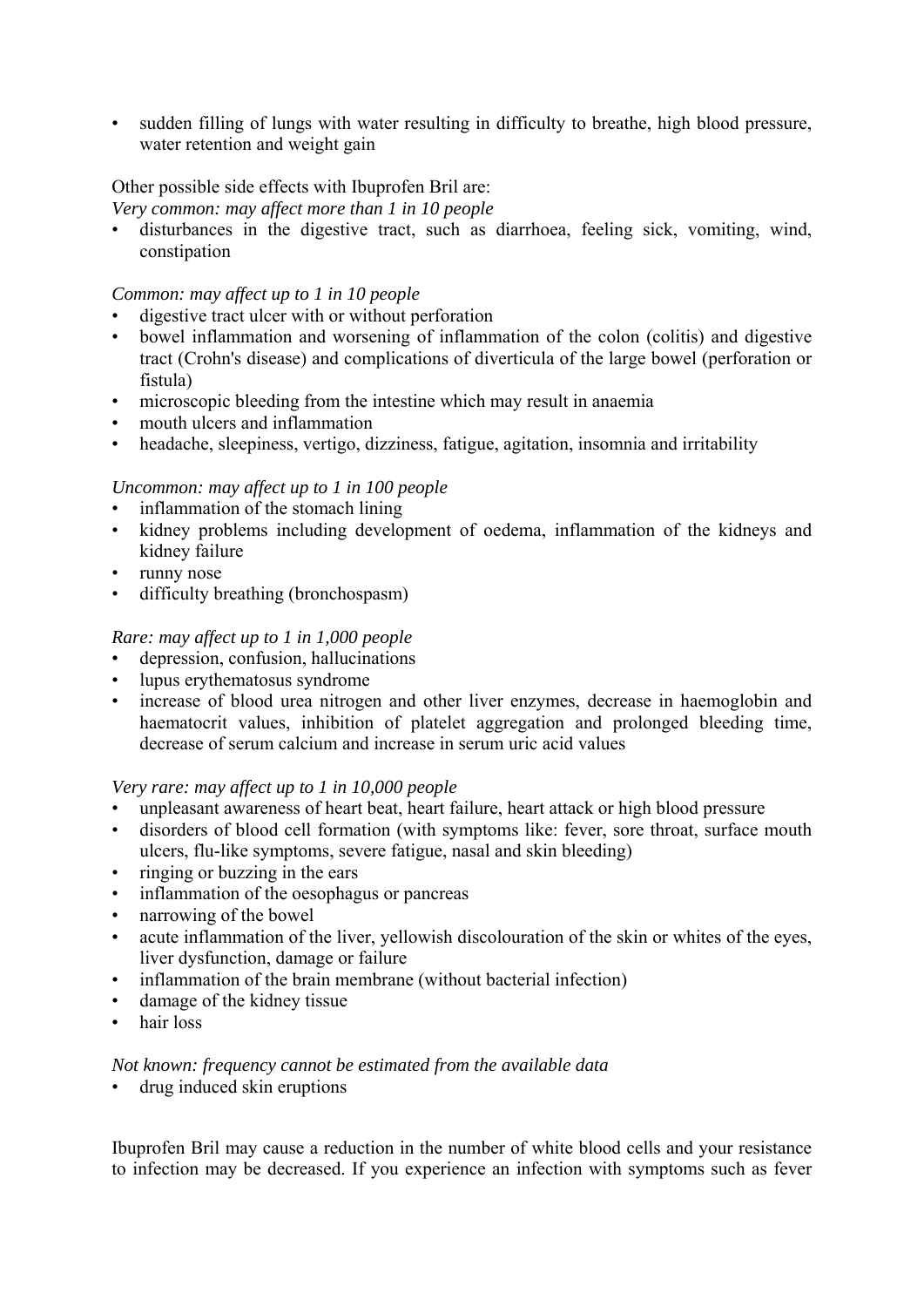and serious deterioration of your general condition, or fever with local infection symptoms such as sore throat/pharynx/mouth or urinary problems you should see your doctor immediately. A blood test will be taken to check possible reduction of white blood cells (agranulocytosis). It is important to inform your doctor about your medicine.

During treatment with ibuprofen, some cases of meningitis (presenting as stiff neck, headache, nausea, vomiting, fever or disorientation) have been observed in patients with existing autoimmune disorders such as systemic lupus erythematosus or mixed connective tissue disease.

## **Reporting of side effects**

If you get any side effects, talk to your doctor or pharmacist. This includes many possible side effects not listed in this leaflet. You can also report side effects directly via the following. By reporting side effects, you can help provide more information on the safety of this medicine.

[To be completed nationally]

## **5. How to store Ibuprofen Bril**

Keep this medicine out of the sight and reach of children.

Do not use Ibuprofen Bril after the expiry date which is stated on the blister, carton or bottle after EXP The expiry date refers to the last day of that month.

This medicinal product does not require any special storage conditions.

Medicines should not be disposed of via wastewater or household waste. Ask the pharmacist how to dispose of medicines no longer required. These measures will help to protect the environment.

### **6. Contents of the pack and other information**

# **What Ibuprofen Bril contains**

The active substance is ibuprofen.

Each film-coated tablet contains 600 mg of ibuprofen.

The other ingredients in the core tablet are microcrystalline cellulose, lactose monohydrate, croscarmellose sodium, colloidal anhydrous silica, polyvinyl povidone , maize starch, sodium lauril sulfate and magnesium stearate.

The tablet coating contains hydroxypropyl cellulose, hypromellose, macrogol and titanium dioxide.

### **What Ibuprofen Bril looks like and contents of the pack**

Ibuprofen Bril 600 mg film-coated Tablets are white, about 19 mm X 8 mm capsule shaped, film-coated tablets, plain on both sides.

These are available in: blister of 1, 10, 20, 30, 40, 48, 50, 98, 100, 200 Tablets Plastic bottles of 20, 30, 40, 48, 50, 98, 100, 200, 250 Tablets.